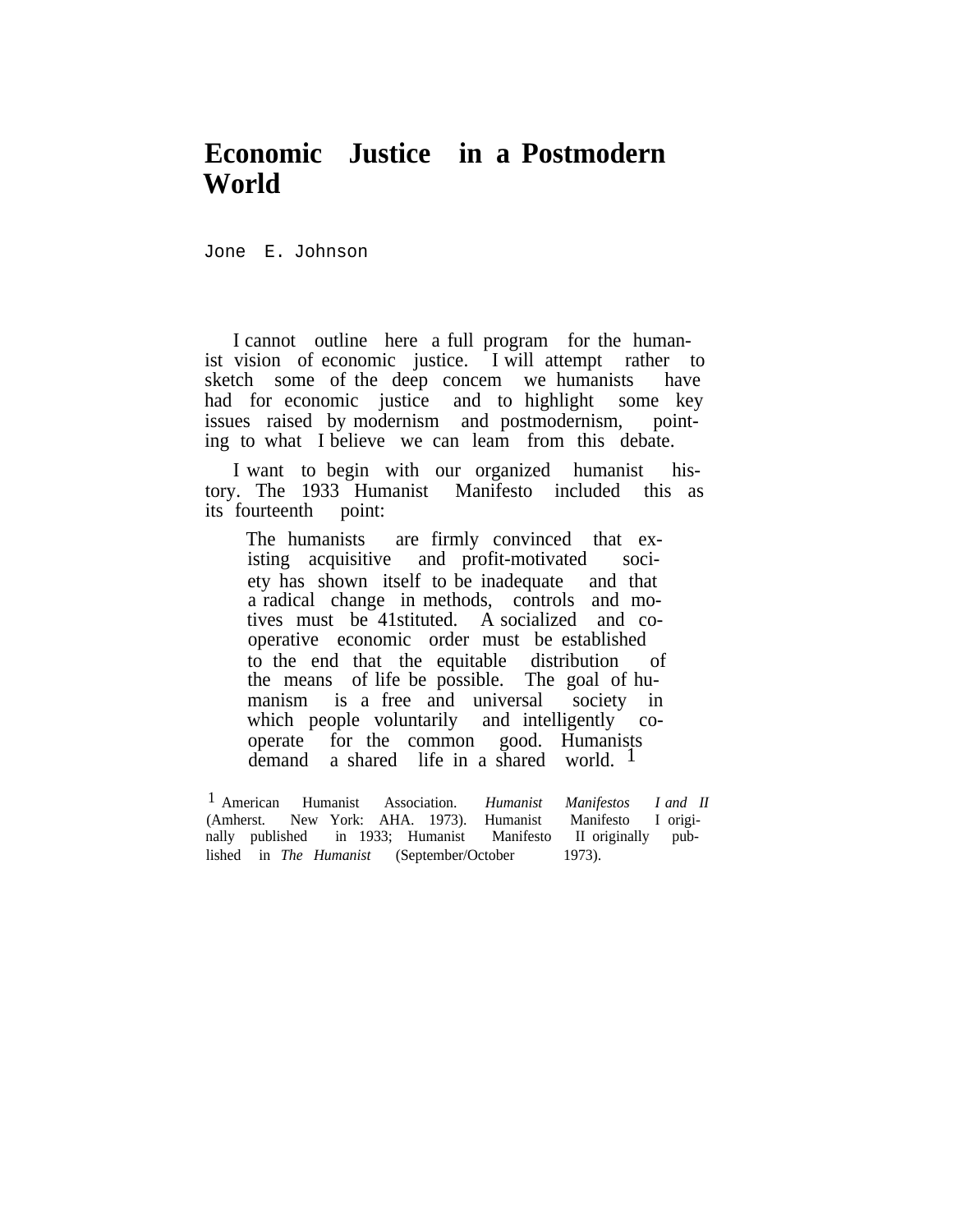Forty years later, Humanist Manifesto II also addressed a democratic economic system. The issue is directly addressed with two separate points: the tenth point, part of the section on Democratic Society, reads as follows:

Humane societies should evaluate economic systems not by rhetoric or ideology, but by whether or not they *increase economic wellbeing* for all individuals and groups, minimize poverty and hardship, increase the sum ofhuman satisfaction, and enhance the quality of life. Hence the door is open to altemative economic systems. We need to democratize the economy and judge it by its responsiveness to human needs, testing results in terms of the common good.2

In the section on World Community, point fifteen asserts that, since problems of economic growth and development are no longer resolvable by any single nation, the developed nations have a *moral obligation* to assist the developing nations with technical, medical, agricultural, and economic means. It concludes that "World poverty must cease. Hence, extreme disproportions in wealth, income, and economic growth should be reduced on a worldwide basis."

Humanist Manifesto II addresses, in other sections, other issues of economic justice. There is a reminder that "Purely economic and political viewpoints, whether capitalist or communist, often function as religious and ideological dogma."3 Commercialization's ability to debase human existence is mentioned,4 a theme familiar to postmodemists. The commitment to an open

- 2 ibid.. 6.
- 3 ibid.. second point.
- 4 ibid.. third point.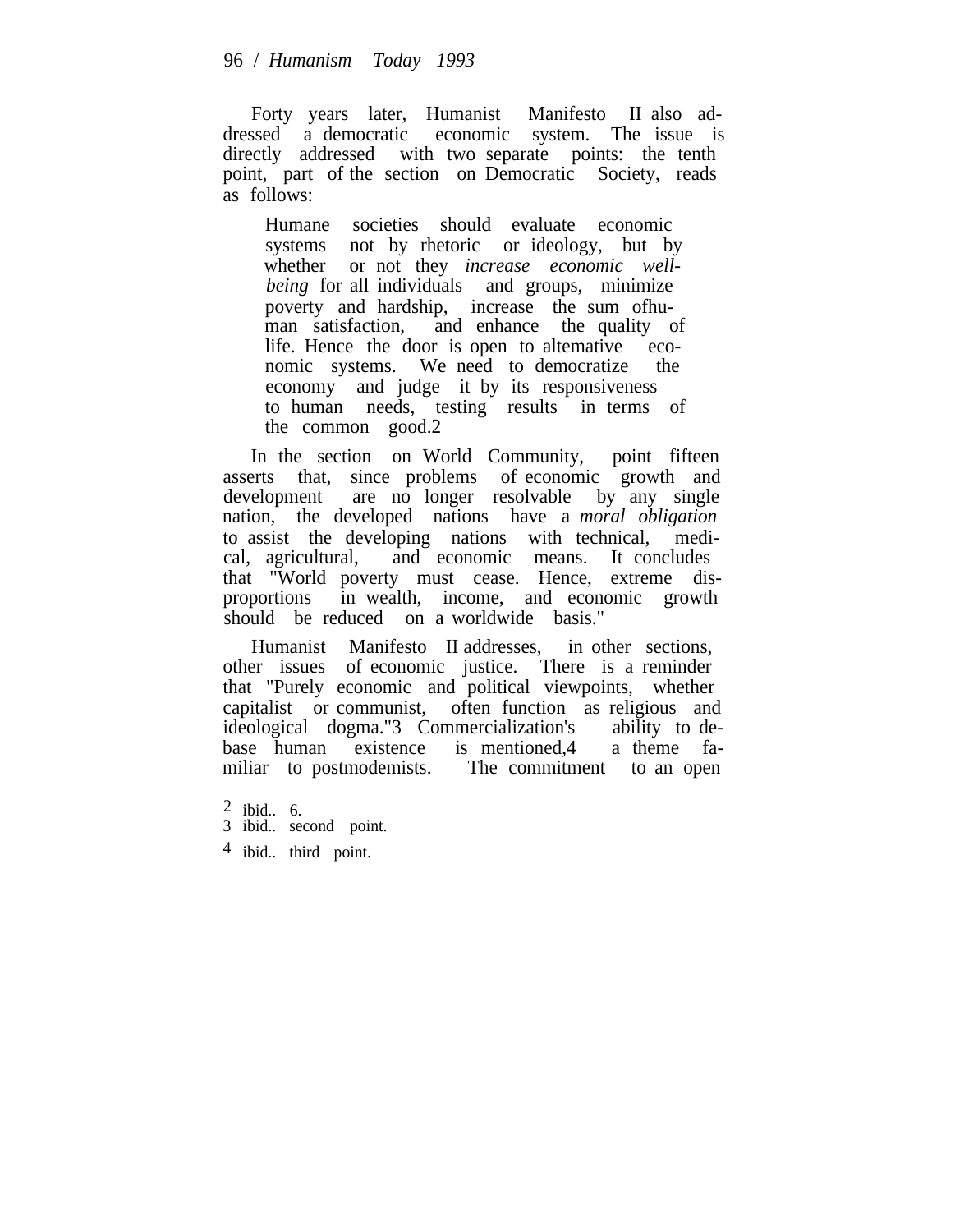and democratic society includes the economy and workplace. Widespread involvement in economic decision-making is a goal.5

The call for *moral equality6* includes equality of opportunity. Individuals ought to be "encouraged to contribute to their own betterment," but when people are unable to do so, "society should provide means to satisfy their basic economic, health, and cultural needs " Echoing another postmodern issue, concern is expressed for" *all* who are neglected or ignored by society." This 1973 Manifesto deals with ecological concerns, calling for *cooperative planning* to responsibly guard and create wealth, without exploiting natural resources and with social conscience. 7

Recounting these ideas from the two *Humanist Manifestos* reminds us that humanists have been thoughtfully concerned with economic justice-in the modern world, or in the postmodern world. But just as the simple statement in Manifesto I of 1933 evolved into the more detailed, integrated economic proposals of Manifesto II in  $1973$ , so, too, if we are to consider today what humanists in the 21st century think about economic justice, we would have even more to say.

Postmodernism describes our current situation as a "post-ideological" period, even the "end of history." The Marxist states have fallen, but free-market capitalism also cannibalizes the very values it sought to promote. Marxist socialism unfortunately linked the humanistic social vision of Marx and Engels to a totalitarian political system. Without communism as a "red herring," perhaps we can seriously discuss again the idea of *democratic* socialism.

- 5 ibid.. eighth point.
- 6 ibid.. eleventh point.
- 7 ibid.. fourteenth point.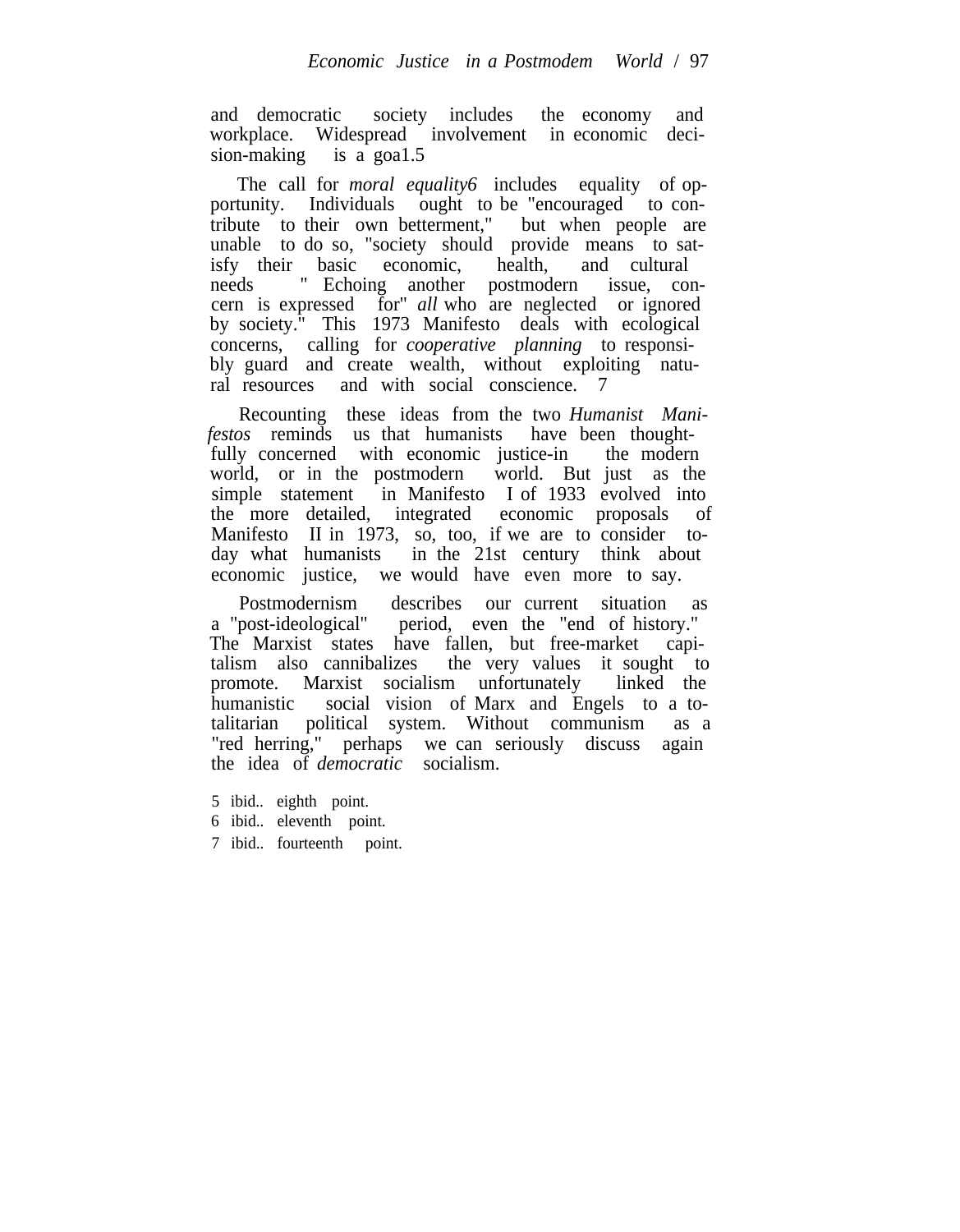A guiding principle in a *humanist* economic system must be, I believe, the *common* good-a phrase used in Manifesto II. This combines the modemist idea of the individual with the idea of the social order, which is perhaps all that there is, really, in postmodemism. Connecting the individual good and the social good reveals the *common good,* recognizing both the multiplicity of individual goods and the intrinsic connections between them.

Let me illustrate with an example.

Chronic unemployment is most clearly a problem for those who are without jobs. When people cannot meet their basic economic needs through their own work, and when the public does not provide adequately for those needs, human dignity is assaulted. Shelter, food, medical care, are inadequately provided in our society .

But chronic unemployment does not only assault the human dignity of those who are caught in its direct web. Those who are employed are more frightened, in direct proportion to the likelihood of unemployment. Rates of unemployment and real wages of employed workers have a clear relationship.8 People are less likely to exercise the powers they have-whether to organize collectively or to exercise legal protections such as worker safety laws or anti-harassment laws or whistleblower laws-when they fear more the indignities of joblessness and loss of medical insurance and even homelessness.

Chronic unemployment damages the *common good,* not just isolated individuals within the system, and therefore a goal of a humanist economic system should be to eliminate such unemployment.

Postmodemism is helpful in reminding us that *any* aesthetic, philosophical, political, economic, or other

8 Michael Harrington, *Decade of Decision* (New York: Simon and Schuster, 1980), 84-5.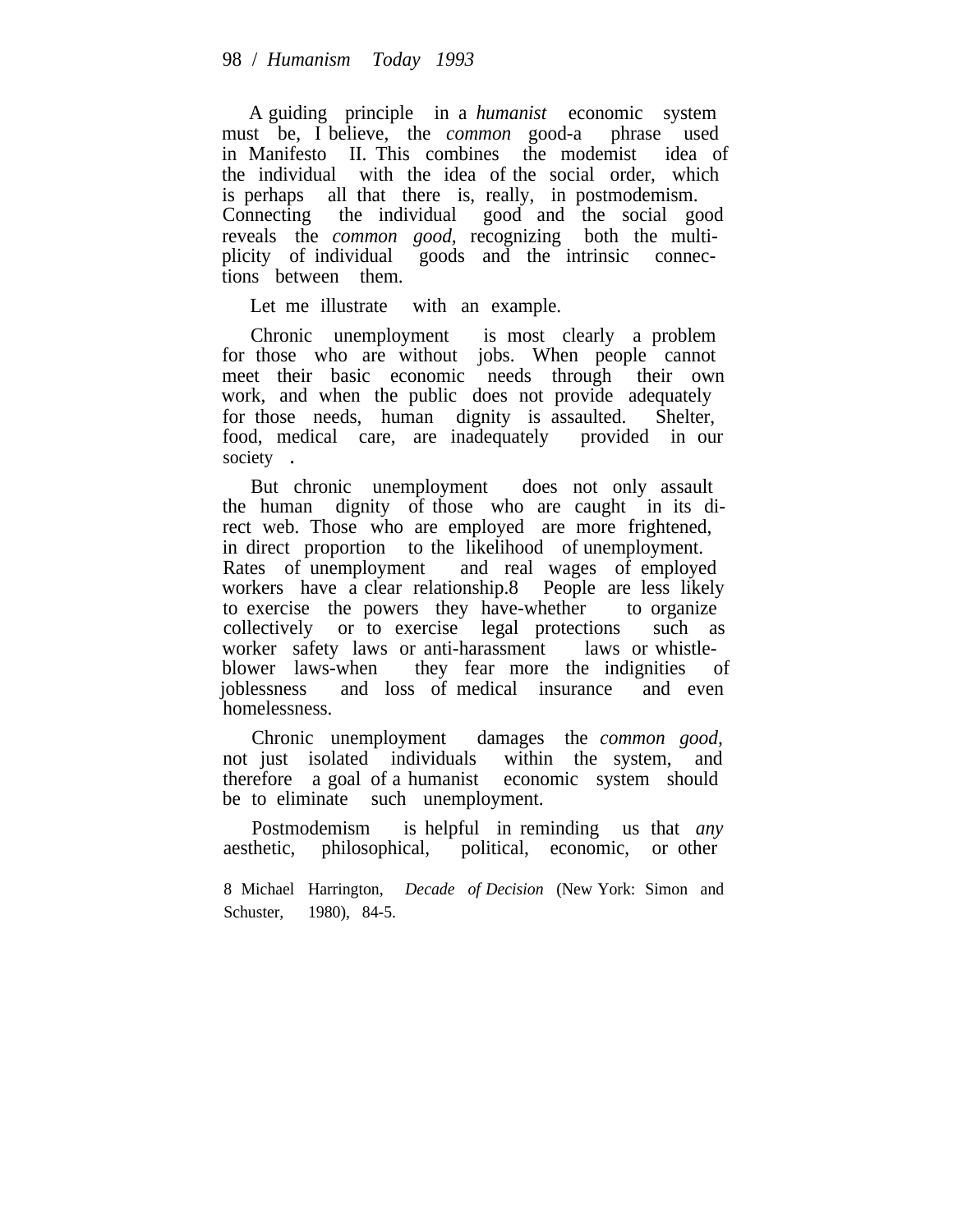system of human thought is subject to individual bias and interest. While we may *hope* that we can discover which systems are objectively true, we cannot escape our biases. We should be skeptical of systems which claim objectivity, and, further, we should be honest and name and choose our biases deliberately and carefully so they are consonant with our values.

It is in this spirit that Vice President AI Gore writes that seemingly "objective" measures like GNP, the Gross National Product, need redefinition.9 Both unbridled capitalism and unbridled communism have failed to consider the long-term depletion of natural capital, such as natural resources, in their definitions of productivity. Productivity at its simplest means more output for the same input, or the same output with less input. Our current calculations ignore human effects of unemployment and misemployment as well as long-term environmental effects. Measures of productivity ought to factor in human and natural resource depletion or renewal.

Further, the current argument over the financial deficit ignores what Marian Wright Edelman calls the "national human deficit." 10 Failure to invest in the education, health, moral development, and safety of children (and adults) wastes our "human capital" and diminishes not only human dignity, but future economic potential.

Postmodernism includes a profound skepticism of the humanist and modernist idea of the self-regulating and independent individual. Unbridled individualism has created many of the economic problems we face in 1992, and we now understand that such individualism benefits a few far more than it benefits the

9 AI Gore, *Earth in the Balance: Ecology and the Human Spirit* (Boston: Houghton Mifflin, 1992), 346. 10 Marian Wright Edelman, *The Measure of Our Success: a letter* to *my children and yours* (Boston: Beacon Press, 1992), 92.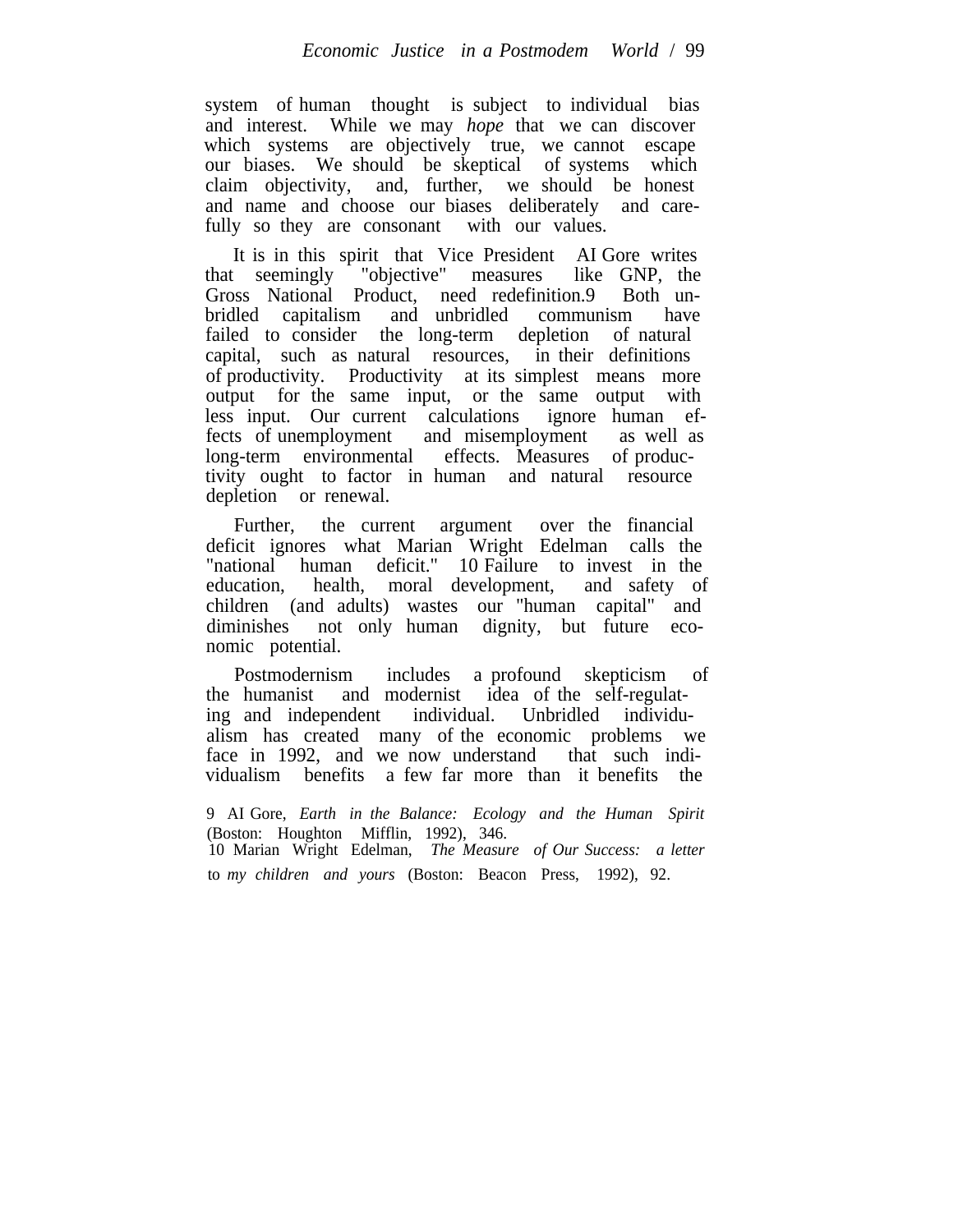## *100/ Humanism Today 1993*

many, promising false interdependence.ll More representative of humanist experience than the modemist atomistic individual, andalso more representative than the extreme postmodernist view of *no* individuals, is the concept of interdependent individuals, or persons-in-community.12

Modem industrial society is giving way, we are told, to a post-industrial society, or an information or knowledge age. 13While predictions of a service economy providing more jobs at better pay with more meaningful work are proving false, the increasing economic centrality of information and knowledge is having a profound effect.

One result is the multinational corporation, where capital, information and power flow unimpeded across national boundaries. Capital itself becomes more abstract than concrete.14 If postmodernism can question the reality of unconnected selves, then perhaps we are right to question whether corporations should be treated in the United States as private individuals-with rights like free speech. If it is beyond the ability of the nation-state to control the the ability of the nation-state to control the multinational corporation, then new forms of political organization must evolve to gain more democratic participation in economic decision-making.

This information age also brings the demise of *personalprivacy.* With computer networks and databases generally available, and with conveniences like credit cards considered almost necessities, most of our lives

11 see,John Kenneth Galbraith, *The Culture of Contentment* (Boston: Houghton Mifflin, 1992) for an extended argument along this line.

12 The latter term is found in Herman E. Daly and John B. Cobb, Jr., *For* the *Common Good: Redirecting the Economy toward Community, the Environment, and a Sustainable Future* (Boston: Beacon Press, 1992).

13 Jean-Franr;ois Lyotard. "Answering the Question: What is Postmodernism?" in Charles Jencks, ed.. *The Post-Modem Reader* (London: Academy Editions,

14 see, Daly and Cobb for discussion of "misplaced concreteness."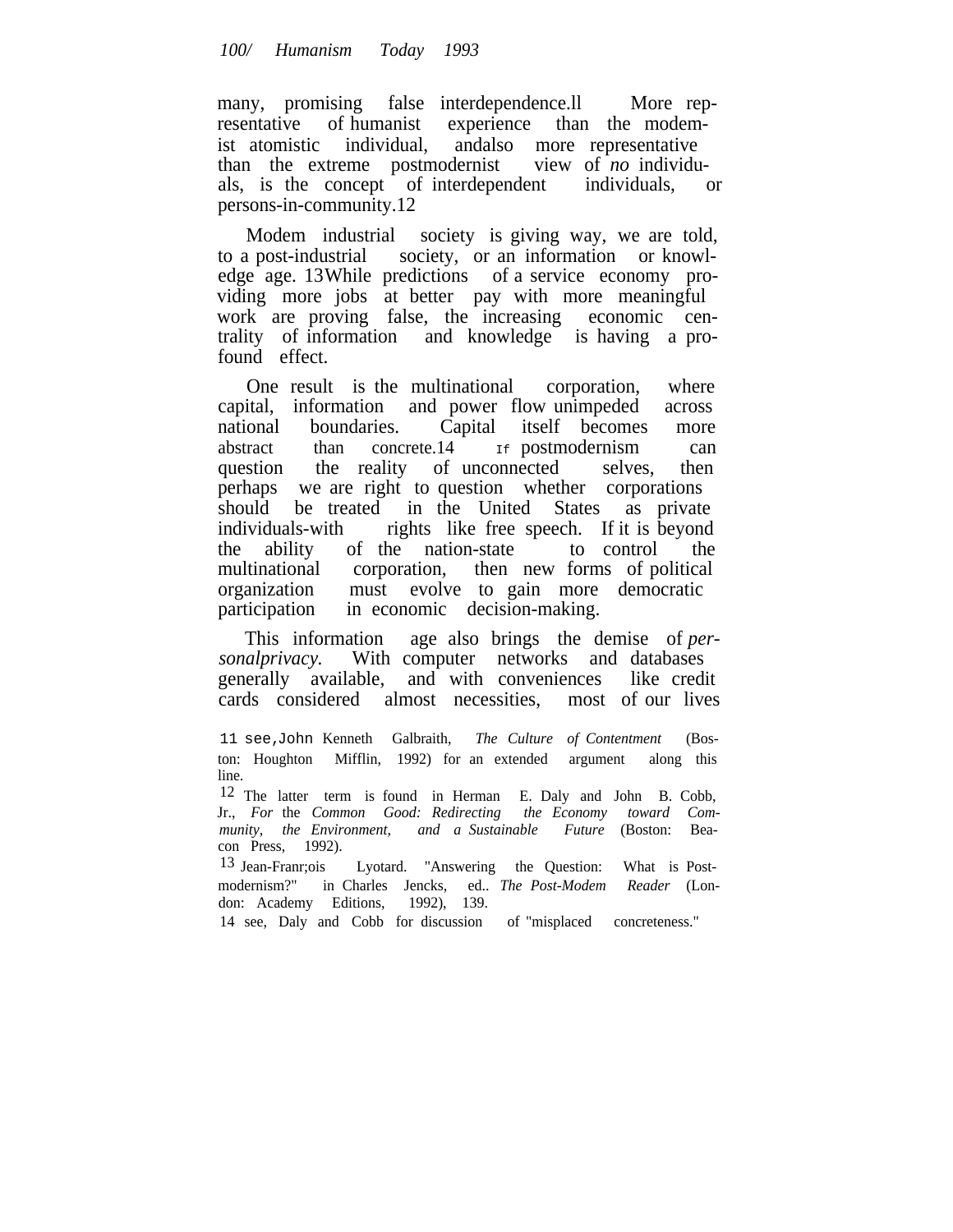are literally open books to anyone with the energy, creativity, or money to access that information. If you use a charge card to buy your airline ticket, a meal or a gift, virtually anyone who wants to know can discover where you have been. Privacy-that key concept of humanist modemism-is virtually no more. Knowledge about your so-called "private life" is now another economic commodity.

Mass culture, the making of culture into mere commodity, complicates any goals around economic justice. It does so by perverting, or threatening to pervert, the democratic political system required to create and reinforce any economic justice.

Just as the advertising industry is able to turn physical perfection into the modern Holy Grail, manipulating women especially into spending inordinate time and energy on their personal appearance,15 so politics becomes a game with economic disadvantage an enormous handicap. Politics in the postmodern world is just another commodity. Any multi-billionaire with an ego can buy media time and pay people to circulate petitions in order to run for major political office, including the Presidency. Any humanist attempt at economic justice has to consider the political reforms which must accompany it.

Postmodernism is not particularly helpful in defining political goals. Some post-modernists are neo-conservative types who verge on nihilism in rejecting any notion of truth as valid, critiquing modem society but refusing to allow even their critique enough of a priority to lead to political or ethical action. Others include

15 see, Naomi Wolf, *The Beauty Myth: How Images of Beauty Are Used against Women* (New York: William Morrow and Company, 1991) and Susan Faludi, *Backlash: the Undeclared War against American Women* (New York: Crown Publishers, 1991) for this and similar arguments about mass culture manipulation of values and aspiration.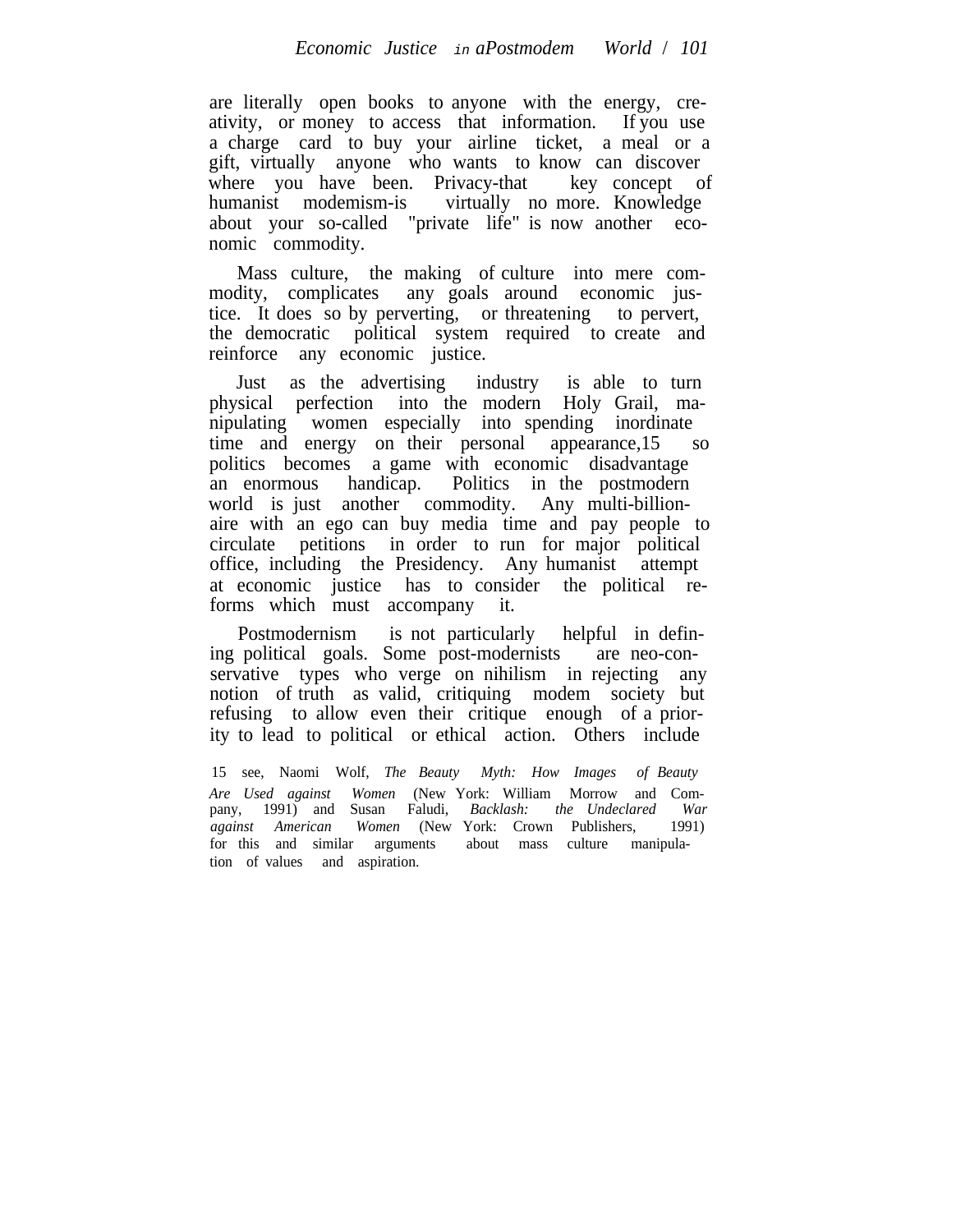the affirmative, active types like many ecofeminists or those working for more inclusion of people who are marginalized racially, by gender, ability or class. With an emphasis on empowering the marginalized, there is a tendency towards the kind of political and economic vision that we need in a twenty-first-century humanist platform.

Pollution and ecological damage, like the multinational corporation, also fail to respect national boundaries. The second Humanist Manifesto began to address this issue, calling for international environmental planning and assistance in development.

Modemist humanists have often accepted economic development and growth without question as promoting human welfare. The postmodem critique often denies that development is ever a positive goal, betraying, perhaps, its roots in academic circles where people may not be wealthy but are at least comfortable.

A more compatible concept, with both the affirmative postmodem view and a humanist view that is truly concerned with the *common* good, is the concept of *sustainable development.* Development which contains within itself the seeds of its own destruction (and that really means the destruction of people, and people's dignity) is not defensible. Yet, this describes both doctrinaire communism and free-market capitalism. Since trinaire communism and free-market capitalism. Since most of the world's population still lives at a level incompatible with authentic human dignity, some development is necessary to raise the living standard. Development is compatible with a humanist vision only when it is measured by its ability to sustain that development, promoting human dignity for *all* beings involved and promoting long-term renewal and maintenance of the ecosystems involved and the material resources required.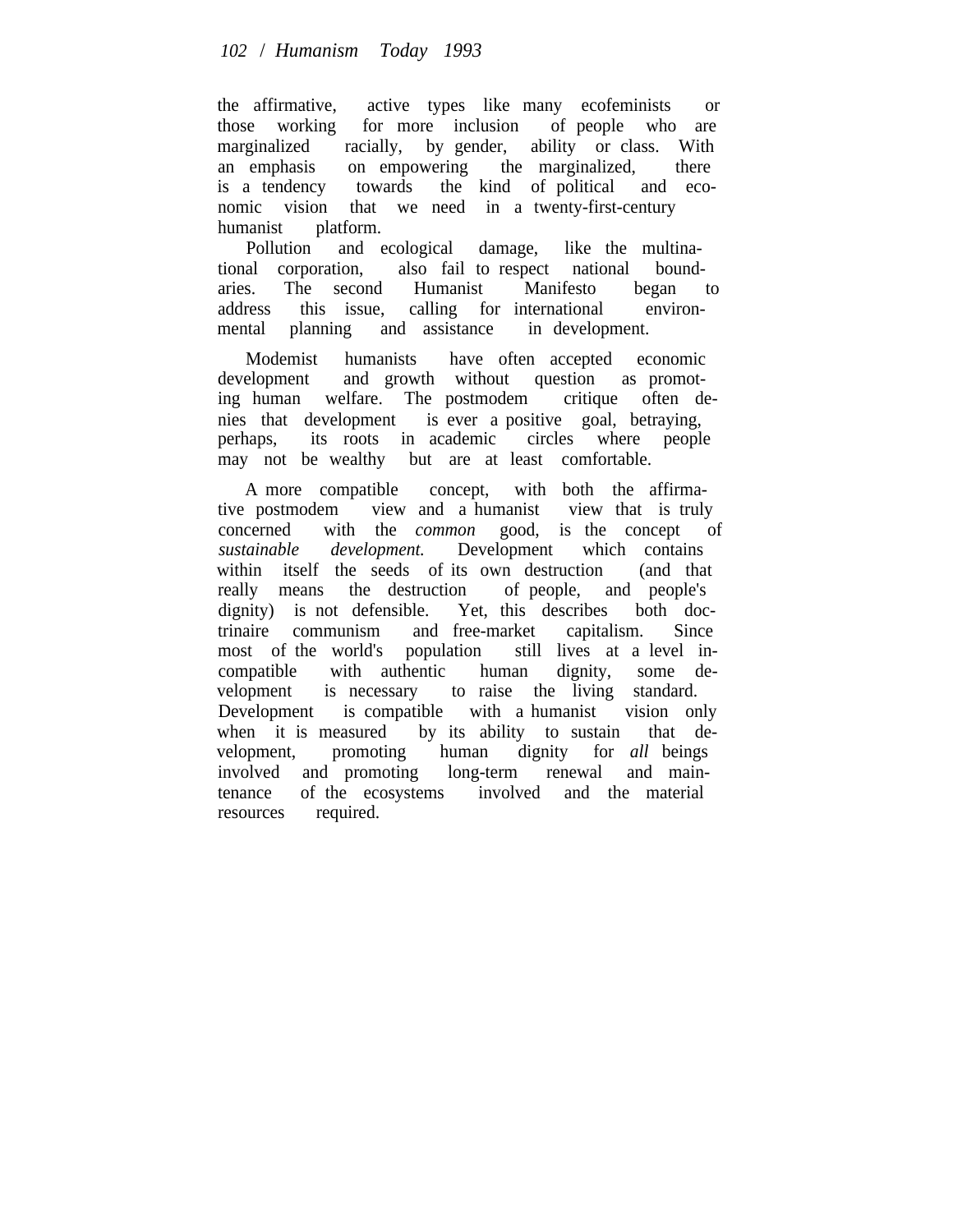The common good-sustainable development-political reform that can counteract mass culture and multinational corporations-economics that puts people first: these are a few of the elements of humanist economics for the postmodem age.